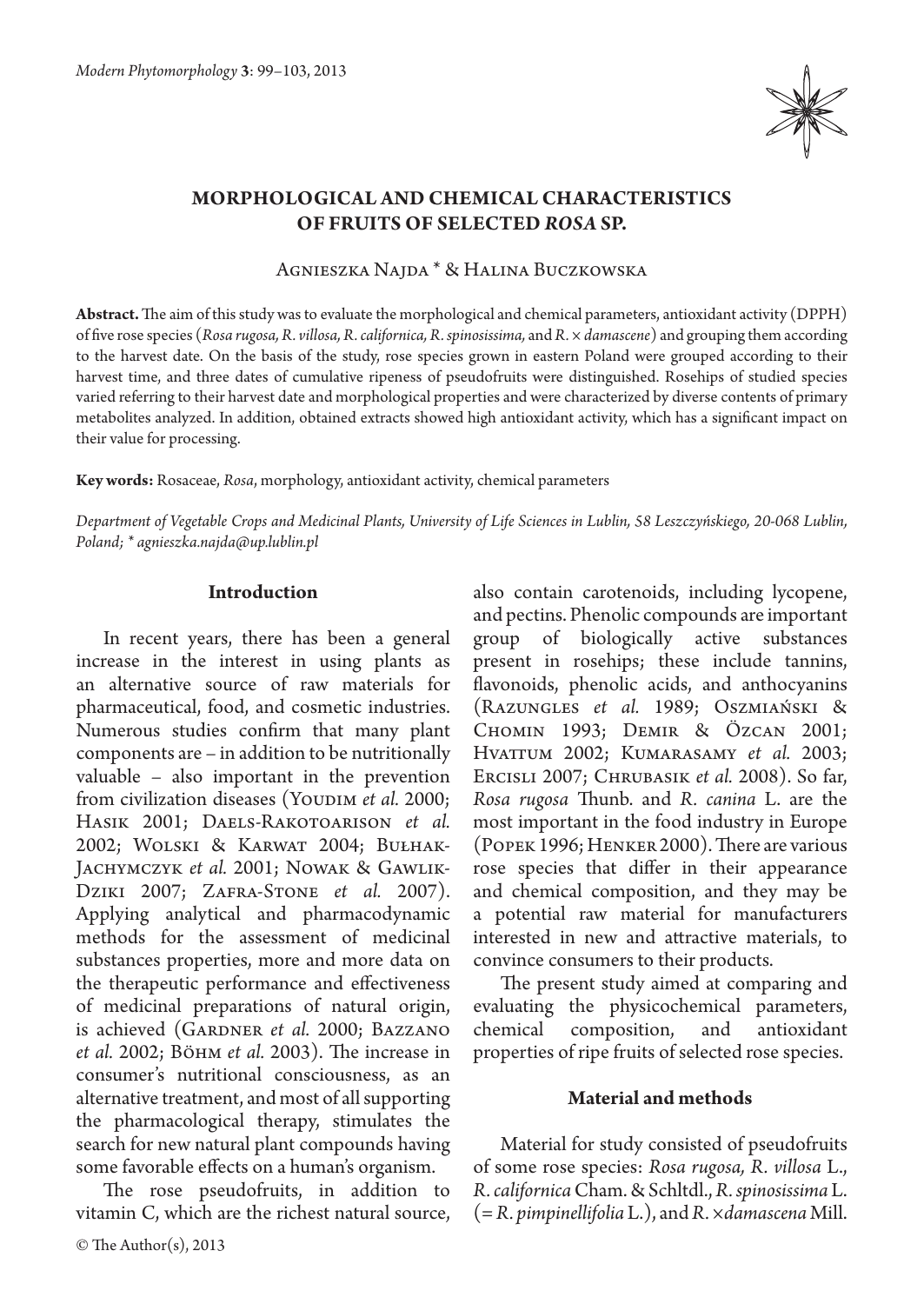| Species           | Harvest time<br>period | Fruit length/<br>width ratio, % |
|-------------------|------------------------|---------------------------------|
| Rosa californica  | $17.09 - 15.10$        | $1.57 \pm 0.31$                 |
| Rosa villosa      | $27.08 - 24.09$        | $1.10 \pm 0.15$                 |
| Rosa rugosa       | $12.09 - 10.10$        | $1.66 \pm 0.11$                 |
| Rosa spinosissima | $1.09 - 22.09$         | $1.97 \pm 0.23$                 |
| Rosa × damascena  | $9.09 - 10.10$         | $1.31 \pm 0.34$                 |

**Table 1.** Harvest time, length/width ratio for pseudofruits of selected rose species.

Rosehips were harvested in 2011 from shrubs growing in the collection of the Botanical Garden, University of Maria Curie-Skłodowska in Lublin. Only ripe, healthy and undamaged fruits were subject to determinations; quantities of 0.5 kg were collected, and depending on the species, two or three harvests were performed. Rosehip morphological parameters such as length and width were measured using digital slide caliper. Based on these measurements, the length to width ratio was assessed for rosehips. The weight of a single pseudofruit and nut was determined, and the proportion of nuts in the pseudofruit was calculated, as well.

Following parameters of pseudofruits were determined: acidity in accordance with the Polish Norm (PN-90/A-75101/04), content of extract  $(PN-90/A-75101/02)$ , total sugars by means of Schorl-Luff method (CHARŁAMPOWICZ 1966), as well as vitamin C applying Roe method modified by Ewelin (KORENMAN 1973); total polyphenol content was determined applying Folin-Ciocalteu procedure (results expressed in terms of gallic acid GAE) (SINGLETON  $\&$ Rossi 1965; Slinkard & Singleton 1977). The ethanol extracts of the fruits were subject to determination of the binding strength of 2,2-diphenyl-1-picrylhydrazyl radicals (DPPH) (Chen & Ho 1997).

Achieved results from laboratory experiments were statistically processed by means of variance analysis method and Tukey's confidence intervals at 5% confidence level.

## **Results and discussion**

Ripening period of rose pseudofruits

depends on many factors: species, variety, and weather course (temperature and precipitation) (BUCHWALD *et al.* 2007). Based on the study, three periods of cumulative rosehips ripeness were distinguished (Tab. 1). Considering studied rose species, the fruits were harvested as early as the third decade of August (*R. villosa*), in September (*R. spinosissima*), and at the end of September and beginning of October (*R. × damascena, R. rugosa* and *R. californica*). Most of fruits of tested species was ripened and harvested in late September and beginning of October, therefore, that term may be regarded as typical for species grown under conditions of eastern Poland.

The rosehips may be more or less elongated, as indicated by their length-to-width ratio. The larger the parameter, the fruit is more elongated. The ratio for tested pseudofruits ranged from 1.10 to 1.97%. In available literature, there are no data upon this parameter in relation to the rosehips. According to Pirlak *et al.* (2003) and Demir & Kalioncu (2003), the dogwood fruits are characterized by spherical and elongated-oval shape, the shape factor of which, depending on the variety, ranges from 1.20 to 1.84%.

Physicochemical parameters of selected rose pseudofruits are presented in Tab. 2. *R. californica, R. × damascena* and *R. spinosissima*  were characterized by the heaviest fruits; their average weight ranged from 2.20 g to 2.08 g and no significant differences were reported between them. The lightest rosehips were produced by *R. villosa* plants and their average weight amounted to 1.03 g. According to various authors (Kazaz *et al.* 2009; Mabellini *et al.* 2011) the weight of a single fruit can vary within quite wide range from 0.95 to 3.27 g and is influenced by many factors such as: species, variety, growing conditions, and location (Popek 1996; Buchwald *et al.* 2007). Species grown in Bulgaria, Romania, Turkey, Portugal, and India form slightly larger fruits (ERCISLI & Esitken 2004; Ercisli & Guleryuz 2006; Mabellini *et al.* 2011).

Rosehips, that are potential raw material for the industry, should be characterized by the greatest share of possibly the lowest weight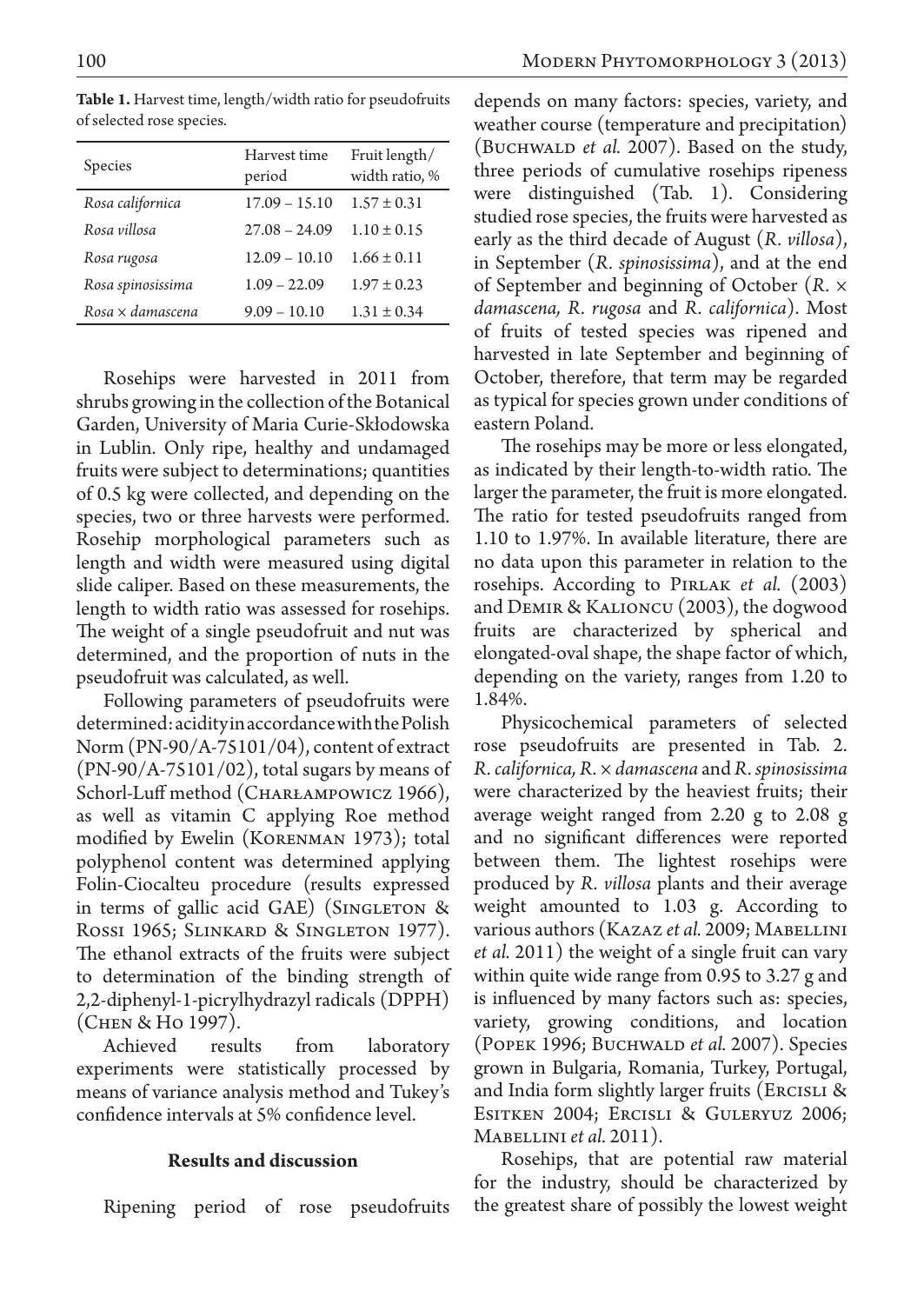| Species                    | Fruit weight, g   | Seeds weight, g   | Share of seed in the fruit, % |
|----------------------------|-------------------|-------------------|-------------------------------|
| Rosa californica           | $2.20 \pm 0.14$ a | $0.27 \pm 0.08$ a | 12.27                         |
| Rosa villosa               | $1.03 \pm 0.23$ c | $0.19 \pm 0.04 b$ | 18.44                         |
| Rosa rugosa                | $1.58 \pm 0.16$ b | $0.19 \pm 0.01$ b | 12.03                         |
| Rosa spinosissima          | $2.15 \pm 0.17$ a | $0.26 \pm 0.03$ a | 12.09                         |
| $R$ osa $\times$ damascena | $2.08 \pm 0.12$ a | $0.27 \pm 0.02$ a | 12.98                         |

**Table 2.** Physical parameters of roses' pseudofruits.

**Explanatory notes:**  $\pm$  – standard deviation; different letters a, b, c... in the same column indicate statistically significant differences ( $p < 0.05$ ).

**Table 3.** Total acidity, contents of extract and total sugars in pseudofruits of selected rose species.

| Species                    | Total acidity, %  | Extract, %        | Total sugars, %   |
|----------------------------|-------------------|-------------------|-------------------|
| Rosa californica           | $2.07 \pm 0.13$ a | $18.2 \pm 0.01$ b | $20.3 \pm 0.06$ b |
| Rosa villosa               | $0.89 \pm 0.02$ c | $17.0 \pm 0.03$ b | $17.1 \pm 0.03$ b |
| Rosa rugosa                | $1.18 \pm 0.07$ c | $20.1 \pm 0.01$ a | $32.6 \pm 0.02$ a |
| Rosa spinosissima.         | $1.29 \pm 0.09$ b | $19.7 \pm 0.04$ a | $27.5 \pm 0.05$ a |
| $R$ osa $\times$ damascena | $1.21 \pm 0.18$ b | $18.6 \pm 0.07$ b | $21.9 \pm 0.01$ b |
|                            |                   |                   |                   |

**Explanatory notes:** see Tab. 2.

of wastes during production. Therefore, the nut proportion in fruit weight is an important parameter of the physical assessment. According to data contained in Tab. 2, the share of nuts in fruits of different rose species was at similar level of about 13%. Among tested species, the *R. villosa* rosehips were less valuable raw material in terms of this parameter. Diverse percentage of nuts in the fruit weight can be a factor determining the purpose of individual rose species. Like other raw materials, nuts (seeds) contain fatty oil rich in essential fatty acids (Ercisli 2007; Yoruk *et al.* 2008; Kazaz *et al.* 2009).

Morphological and genetic diversity of particular rose species suggests that there is similarly great variability of chemical composition of raw material (pseudofruit) within each of them. Therefore, it would be useful to allocate the form with defined chemical composition to a given genotype group. The usefulness of raw materials for processing is determined by fundamental chemical parameters such as contents of extract, total sugars, and total acidity (Tab. 3).

The total acidity of studied raw materials varied in a wide range from 0.89% in *R. villosa* 

to 2.07% in *R. californica*. Similar results were obtained by Demir & Özcan (2001) and Mabellini *et al.* (2011), while Dogan & Kazankaya (2006) reported slightly lower values. Studied fruits were characterized by a high content of extract, which was directly proportional to the total sugar content, and the results were comparable with those quoted in the literature (Dogan & Kazankaya 2006; Rous *et al.* 2011).

The rosehips contain a lot of different polyphenols and ascorbic acid, which is confirmed by the results from studies conducted around the world (RAZUGLES *et al.* 1989; HVATTUM 2002; GAO *et al.* 2005; SAEIDI & Beygi 2009; Rous*et al.* 2011).

The content of polyphenols in the studied raw materials was greatly diversed (Tab. 4). The highest polyphenol content characterized rosehips of *R. rugosa* (215.14 mg ⋅ 100 g<sup>-1</sup> FM) and *R. villosa* (192.56 mg ⋅ 100 g<sup>-1</sup> FM), and the lowest – pseudofruits of *R. × damascena*  (109.67 mg ⋅ 100 g<sup>-1</sup> FM). The rosehips are a rich source of ascorbic acid, the content of which ranges from 200 to 2800 mg ⋅ 100 g<sup>1</sup> FM (Oszmiański & Chomin 1993; Uggla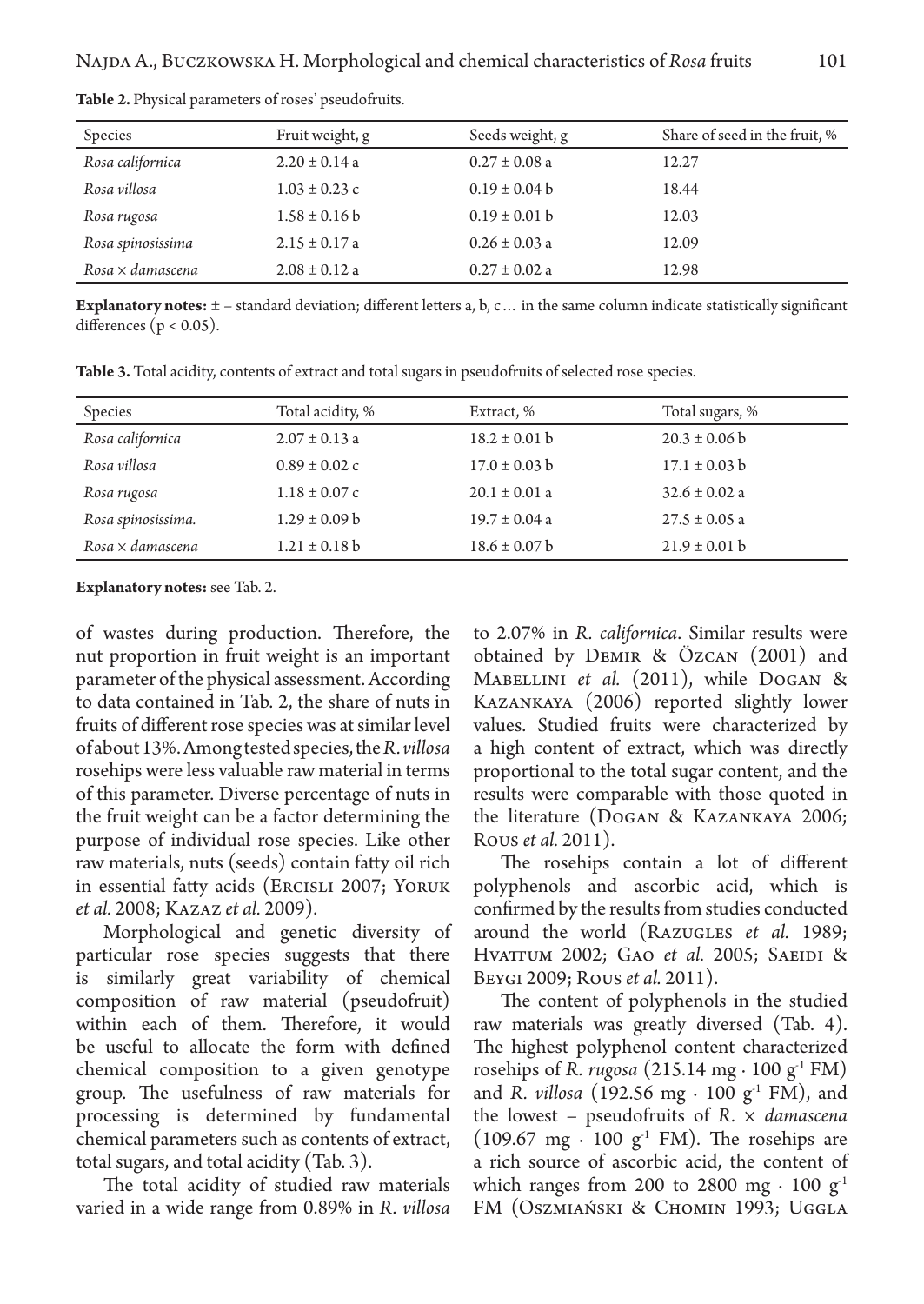| Species                    | Total phenols, mg $\cdot$ 100 g <sup>-1</sup> FM | Vitamin C, mg $\cdot$ 100 g <sup>-1</sup> FM | DPPH, $\mu$ M TE · $g^{-1}$ FM |
|----------------------------|--------------------------------------------------|----------------------------------------------|--------------------------------|
| Rosa californica           | $161.03 \pm 0.14 b$                              | $863 \pm 0.1$ b                              | $59.7 \pm 0.01$ b              |
| Rosa villosa               | $192.56 \pm 0.25$ a                              | $706 \pm 0.4$ c                              | $51.3 \pm 0.07$ c              |
| Rosa rugosa                | $215.14 \pm 0.18$ a                              | $974 \pm 0.1$ a                              | $74.5 \pm 0.05$ a              |
| Rosa spinosissima          | $121.38 \pm 0.05$ c                              | $845 \pm 0.2$ b                              | $61.2 \pm 0.08$ b              |
| $R$ osa $\times$ damascena | $109.67 \pm 0.15$ c                              | $932 \pm 0.3$ a                              | $70.4 \pm 0.11$ a              |

**Table 4.** Contents of total polyphenols, vitamin C, and antioxidant activity in pseudofruits of selected rose species.

**Explanatory notes:** see Tab. 2.

*et al.* 2003). The fresh fruits of studied rose species contained ascorbic acid at the levels from 706 mg ⋅ 100 g<sup>-1</sup> FM to 974 mg 100 g<sup>-1</sup> FM, which was consistent to literature data (ERCISLI 2007; Kazaz *et al.* 2009). The maximum capacity of neutralizing free DPPH radicals was shown by extracts obtained from *R. rugosa* and *R. × damascena* rosehips, whereas the minimum by *R. villosa* pseudofruits.

## **Conclusions**

1. The rosehips of studied rose species are a valuable raw material characterized by a high extract and large content of total sugars.

2. Diverse contents of secondary metabolites among studied rose species were reported.

3. Antioxidant activity of rosehips of studied species is shaped by the presence of polyphenols and ascorbic acid.

4. Very good physicochemical and antioxidant properties indicate that the rosehips of studied species can be a valuable raw material for the processing industry.

# **References**

- BAZZANO L.A., HE J., OGDEN L.G., LORIA C.M., **Vupputuri S., Myers L., Whelton P.K. 2002.** Fruit and vegetable intake and risk of cardiovascular disease in US adults: the first national health and nutrition examination survey epidemological followup study. *Am. J. Clin. Nutr.* **76**: 93–99.
- **Вöнм V. Frölish K., Bitsch R. 2003.** Rosehip a "new" source of lycopene? *Mol. Aspects Med.* **24**: 385–389.
- **Buchwald W., Zieliński J., Mścisz A., Adamczak A., Mrozikiewicz P.M. 2007.** Aktualny stan i perspektywy badań róż owocowych. *Herba Pol.* **53 (1)**: 85–92.
- **Bułhak-Jachymczyk B., Niedźwiecka-Kącik D.,**  PANCZENKO-KRESOWSKA B. *et al.* 2001. Normy żywieniowe człowieka – fizjologiczne podstawy: 35– 139. Wyd. PZWL, Warszawa.
- **Charłampowicz Z. 1966.** Analizy przetworów z owoców, warzyw i grzybów: 115–120. WPLS, Warszawa.
- **Chen J.H., Ho C.T., 1997.** Antioxidant activities of caffeic acid and its related hydroxycinnaminic acid compounds. *J. Agric. Food Chem.* **45**: 2374–2378.
- **Chrubasik C., Wiesner L., Black A., Müller-Ladner U., Chrubasik S. 2008.** A oneyear survey on the use of a powder from Rosa canina lito in acute exacerbations of chronic pain. *Phytother. Res.* **22**: 1141–1148.
- **Daels-Rakotoarison D.A., Gressier B., Trotin F., Brunet C., Luyckx M., Dine T., Bailleul F., Cazin M., Cazin J.C. 2002.** Effects of *Rosa canina*  fruit extract on neutrophil respiratory burst. *Phytother. Res.* **16**: 157–161.
- **Demir F., Kalyoncu I.H. 2003.** Some nutritional, pomological and physical properties of Cornelian Cherry (*Cornus mas* L.). *J. Food Eng.* **60**: 335–341.
- **Demir F., Özcan M. 2001.** Chemical and technological properties of rose (*Rosa canina* L.) fruits grown wild in Turkey. *J. Food Eng.* **47**: 333–336.
- **Dogan A., Kazankaya A. 2006.** Fruit properties of rose hip species grown in Lake Van basin (Eastern Anatolia region). *Asian J. Plant Sci.* **5 (1)**: 120–122.
- **Ercisli S. 2007.** Chemical composition of fruits in some rose (*Rosa* spp.) species. *Food Chem.* **104**: 1379–1384.
- **Ercisli S., Esitken A. 2004.** Fruit characteristics of native rose hip (*Rosa* spp.) selections from the Erzurum province of Turkey. *New Zeal. J. Crop. Hort.*  **32**: 51–53.
- **Ercisli S., Guleryuz M. 2006.** Fruit properties of promising rose hips (*Rosa* spp.) from the northeastern Anatolia Region of Turkey. *Asian J. Chem.* **18**: 239– 242.
- **Gao X., Uggla M., Rumpunen K. 2005.** Antioxidant activity of dried and boiled rose hips. *Acta Hortic.* **690**: 239–243.